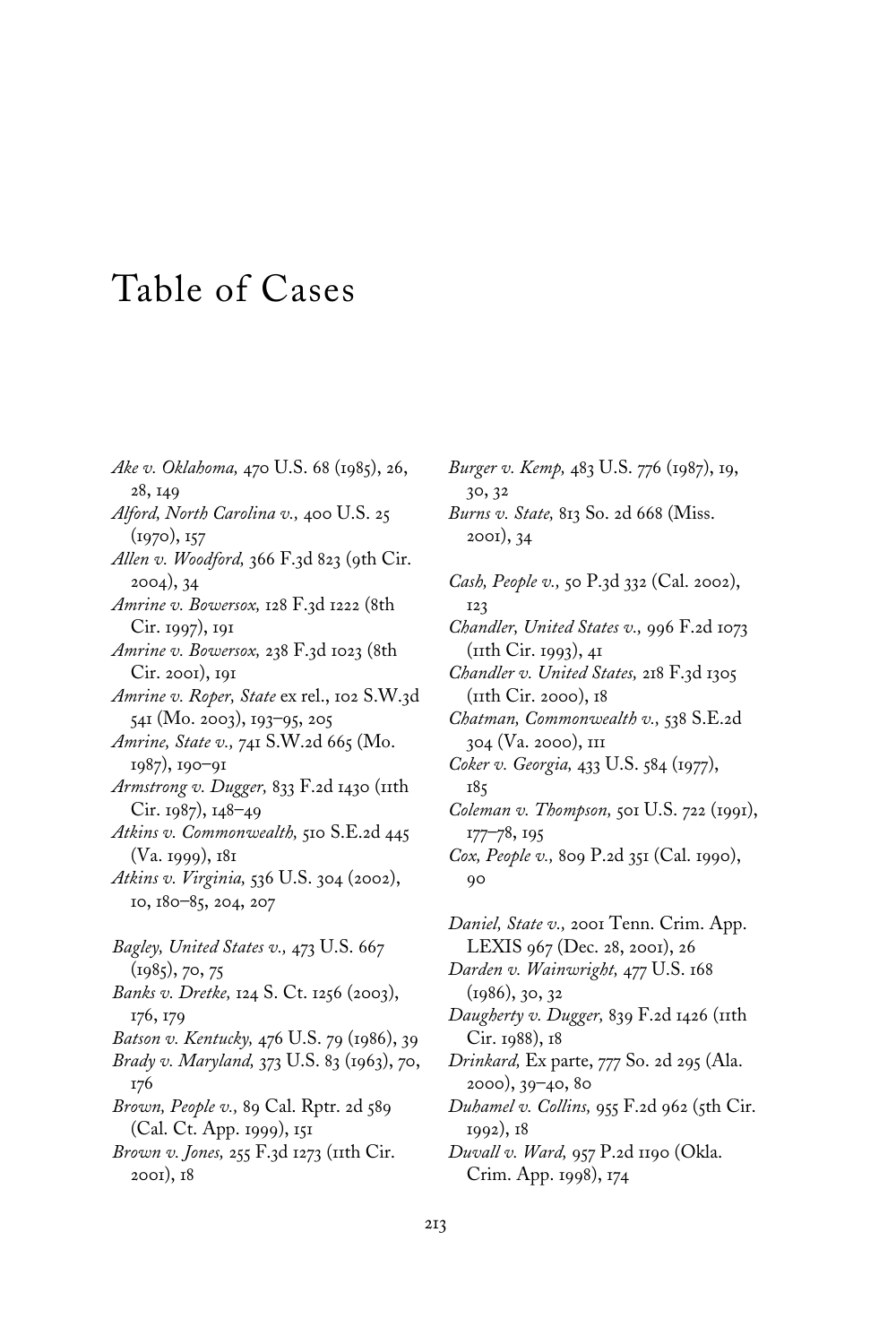## 214 Table of Cases

| Dye, State v., 784 N.E.2d 469 (Ind. 2003),<br>176                                                                                                                                                                                                      |
|--------------------------------------------------------------------------------------------------------------------------------------------------------------------------------------------------------------------------------------------------------|
| Ford v. Wainwright, 477 U.S. 399 (1986),<br>53<br>Franklin v. Lynaugh, 487 U.S. 164 (1988),<br>90<br>Frey v. Fulcomer, 974 F.2d 348 (3d Cir.                                                                                                           |
| 1992), 8<br>Funchess v. Wainwright, 772 F.2d 683<br>(IIth Cir. 1985), 18<br>Furman v. Georgia, 408 U.S. 238 (1972),<br>1-4, 8, 10, 37, 145, 197-99, 208                                                                                                |
| Gregg v. Georgia, 428 U.S. 153 (1976), 1                                                                                                                                                                                                               |
| Hamblin v. Mitchell, 354 F.3d 482 (6th<br>Cir. 2003), 34<br>Henderson, People v., 275 Cal. Rptr. 837<br>(Cal. Ct. App. 1990), 91-96<br>Herrera v. Collins, 506 U.S. 390 (1993),<br><b>188</b><br>Hightower, State v., 680 A.2d 649 (N.J.<br>1996), 176 |
| Johnson v. State, 629 S.W.2d 731 (Tex.<br>Crim. App. 1981), 6<br>Jurek v. Texas, 428 U.S. 262 (1976), 1                                                                                                                                                |
| King v. State, 784 So. 2d 884 (Miss.<br>2001), 39<br>Kitchens v. Johnson, 190 F.3d 698 (5th Cir.<br>1999), 18<br>Koskovich, State v., 776 A.2d 144 (N.J.<br>2001), 175                                                                                 |
| Lewis v. Dretke, 355 F.3d 364 (5th Cir.<br>2003, 34<br>Lockett v. Ohio, 438 U.S. 586 (1978),<br>106<br>Lockhart v. Fretwell, 506 U.S. 364 (1993),<br>19                                                                                                |
| Mak v. Blodgett, 970 F.3d 614 (9th Cir.<br>1992), 28<br>McCleskey v. Kemp, 481 U.S. 279 (1987), 2                                                                                                                                                      |

*Medina, People v.,* 906 P.2d 2 (Cal. 1995), 90 *Melson v. State,* 775 So. 2d 857 (Ala. Crim. App. 1999), 90 *Merriman, State v.,* 337 S.E.2d 218 (S.C. App. 1985), 87–88, 90–91 *Mitchell v. Kemp, 762 F.2d 886 (11th Cir.* 1985), 18 *Moke v. Thompson,* 852 F. Supp. 1310 (E.D. Va. 1994), 18 *Moore v. Kemp,* 809 F.2d 702 (11th Cir. 1987), 166 *Moore v. Zant,* 972 F.2d 318 (11th Cir. 1992), 166 *Murray v. Carrier,* 477 U.S. 478 (1986), 187 *Murray v. Giarratano,* 492 U.S. 1 (1989), 175 *Nance v. Frederick,* 596 S.E.2d 62 (S.C. 2004), 34 *Penry v. Lynaugh,* 492 U.S. 302 (1989), 181–82, 184–85 *Porter, People v.,* 489 N.E.2d 1329 (Ill. 1986), 50–51, 66–67 *Porter, People v.,* 647 N.E.2d 972 (Ill. 1995), 50, 52 *Porter v. Gramley,* 112 F.3d 1308 (7th Cir. 1997), 52–53, 75 *Profitt v. Florida, 428 U.S. 242 (1976), 1 Ring v. Arizona,* 536 U.S. 584 (2002), 10 *Roberts v. Dretke,* 356 F.3d 632 (5th Cir. 2004), 34 *Roberts v. Louisiana,* 428 U.S. 325 (1976), 1 *Roper v. Simmons,* 125 S. Ct. 1183 (2005), 10, 207 *Ross v. Kemp,* 393 S.E.2d 244 (Ga. 1990), 8 *Sanford v. State,* 25 S.W.3d 414 (Ark. 2000), 34

*Shabazz, Commonwealth v.,* 2003 Va. Cir. LEXIS 74 (Mar. 31, 2003), 26